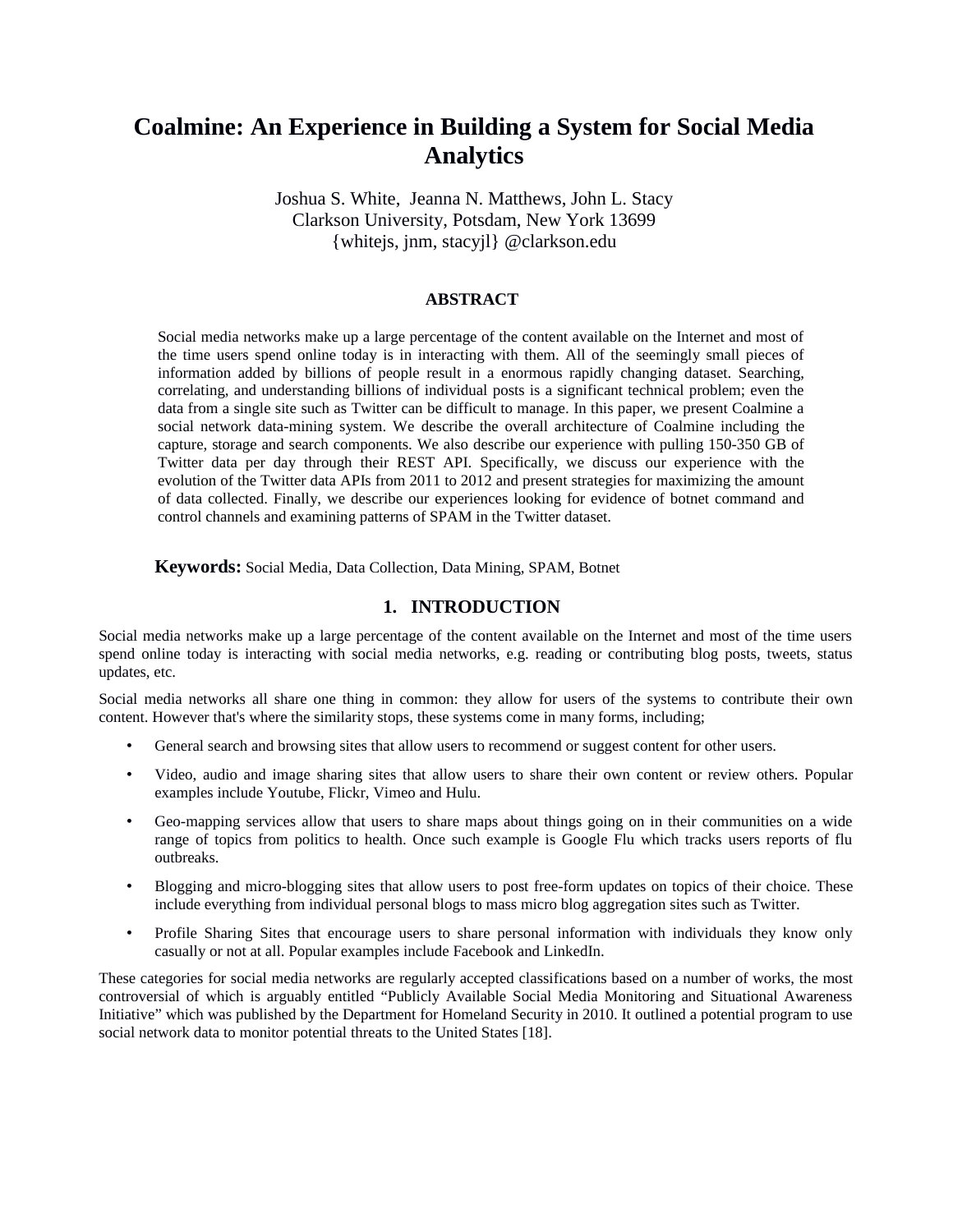While an analysis of the privacy concerns that social media network data mining poses is out side the scope of this work, it is worth pointing out that we are continually monitoring the literature and law surrounding this. All the seemingly small pieces of information added by billions of people result in a huge rapidly changing dataset. Searching, correlating, and understanding billions of individual posts is a significant technical problem, even all the data from a single site such as Twitter can be difficult to manage.

#### **2. COALMINE**

Coalmine was designed to be a flexible data mining architecture that can process large amounts of streaming social media data, for data-mining applications. The initial focus of Coalmine was to process live Twitter updates, or "tweets",but a similar architecture could be used for other social media sites that export their data through a defined API.

Each tweet consists of up to 140 characters of free form text. However, when processing a stream of Twitter traffic, there's a lot more than the 140 characters that make up a user's message. Each tweet represents about 1K of data including both the text of the tweet and a rich set of meta-data about it. This additional tweet meta-data, includes information about the user, the user's account, and potentially the user's location at the time of the tweet. Since Twitter is a social networking site, many of the connections between users can be gleamed from the included post data.



*Figure 1: Coalmine - System Diagram*

Our system consists of both a back end spanning multiple headless servers that captures and indexes the Twitter data stream and a front end which can be used to access or query the indexed data. Each component of our system is expressed in Figure 2. The four primary components are: (1) the data collection and storage component, (2) Ad-Hoc query tool, (3) batch processing component, (4) and live filtering, classification, and alerting.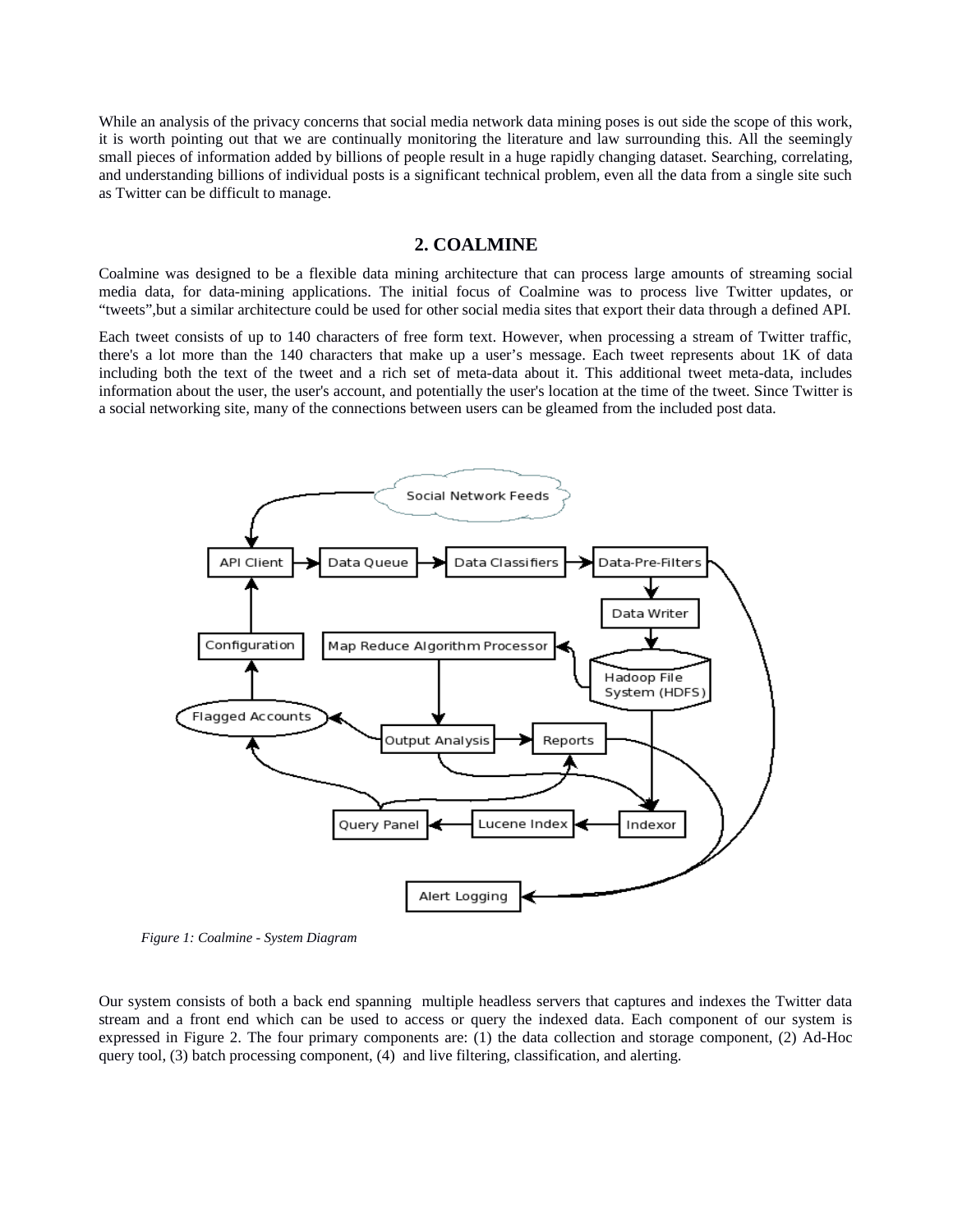1. The data collection and storage component consists of third party API's, such as the Twitter REST interface. Our system has been developed in both Java and Python using Tweetstreamer as an initial connection library. This client provides the basic wrapper around the Twitter API and facilitates authentication to the Twitter servers [30].

The development team extended the simple TwitterClient to provide file IO, error handling, and multiple client connections to Twitter, based on keyword and specific user. The data is received from Twitter as a stream of JSON objects. As the individual streams are received, they are combined and buffered for file output in gzip format.

At this time, the data is passed through an inline compression routine, before it is written to the output file. The compression ratio is high, averaging a 1:4 ratio. Based on this compression ratio, it is calculated that, in the case of Twitter, all of the tweets in a given day amount to  $\sim$ 150 GB of compressed data.

2. The query tool provides a user with the ability to access one or more data files through a Google-like search interface.

The core of the query tool component, uses the Apache Lucene data indexing library. Each field of the tweet meta-data is stored within a large indexed repository, created when the query tool processed the data file. The user then queries the repository by selecting a meta-data field, such as "text", for the text of the tweet and provides a term to match.

For example, if a user is looking for a tweet containing the word "Twitter", the user would enter the string "text:Twitter" into the query text box. The query syntax is very similar to that of Google and allows for orderof-operations within the query. Figure 1 depicts an example of the query panel and the resulting table generated from a query.

| <b>BBB</b> Search Panel    |                 |                                            |                   |                                               |
|----------------------------|-----------------|--------------------------------------------|-------------------|-----------------------------------------------|
| <b>History</b>             |                 | Analysis Results Table [text:a* - text:RT* |                   |                                               |
| <b>Enter Search Criter</b> | 000             |                                            |                   |                                               |
| text:a* - text:RT*         | Export          |                                            |                   |                                               |
|                            | Twitter(242449) |                                            |                   |                                               |
|                            | user            | created at                                 | id str            |                                               |
|                            | Carlosjuarez94  | Sun Mar 27 22:12:45 +0000                  | 52130966940037120 | all of the lights<br>$\left  \bullet \right $ |
|                            | PYTennie tho    | Sun Mar 27 16:43:00 +0000                  | 52047982601830400 | That's What I am.                             |
| Search Results: For        | eGraver         | Sun Mar 27 16:45:45 +0000                  | 52048674431311872 | We is the arsenal                             |
| 3. Wal-Mart sex-bias d     | Icbe stewiz     | Sun Mar 27 16:58:31 +0000                  | 52051887758913536 | all of the lights                             |
| 4. @arneisecerkadic        | Imjustjosh      | Sun Mar 27 23:21:46 +0000                  | 52148335640969217 | All of the lights                             |
| 5. @klassykuteness:        | Hey ItsNina     | Sun Mar 27 23:31:14 +0000                  | 52150718638981120 | - is he autistic?                             |
| 6. @gemmapoizer tha        | TeamVania       | Sun Mar 27 23:47:46 +0000                  | 52154879573114882 | All of the lights                             |
| 7. @Kamilia arright        | Highskulchick   | Mon Mar 28 00:03:24 +0000                  | 52158812681011200 | All of the lights                             |
| 8. Although I don't rea    | MsIcomeFirst    | Sun Mar 27 22:46:12 +0000                  | 52139384643915777 | All of the lights                             |
| 9. @MBegor29 Amen          | KIIDswiss       | Sun Mar 27 23:06:37 +0000                  | 52144520690806784 | Here she go again                             |
| 10. @McCartyEmmett         | frescoFiasco038 | Sun Mar 27 23:12:36 +0000                  | 52146028014612480 | all of the lights                             |
|                            | ShowoffPolo     | Sun Mar 27 16:49:26 +0000                  | 52049599912873984 | @AyeeAyoo She Fell Asl                        |
| $\overline{4}$             | adambuerger     | Sun Mar 27 16:33:02 +0000                  | 52045474533879808 | Does anyone know when                         |

*Figure 2: Example Query Table*

As discussed previously, Coalmine supports manual searching similar to a typical Boolean search engine. We have added the ability to specify the fields from which to search as well as logical operators. Table 1 denotes the exact fields that the system currently handles. In addition null and non-null operators expressed as "None" which is useful for mass filtering of some criteria such as Latitude and Longitudinal coordinates. For instance a search for "Geo-Lat:!=None" would return all posts where the Latitude field was present meaning the post could be attributed to an actual physical location.

To support these search terms we have implemented a standard Lucene index rather than some more custom systems like TweetQL which in our studies did not scale as well when performing queries across billions of records [28]. Lucene is a Java based solution for fast searching of indexed data. Currently the Coalmine front end interface creates queries through Lucene using PyLucene [29].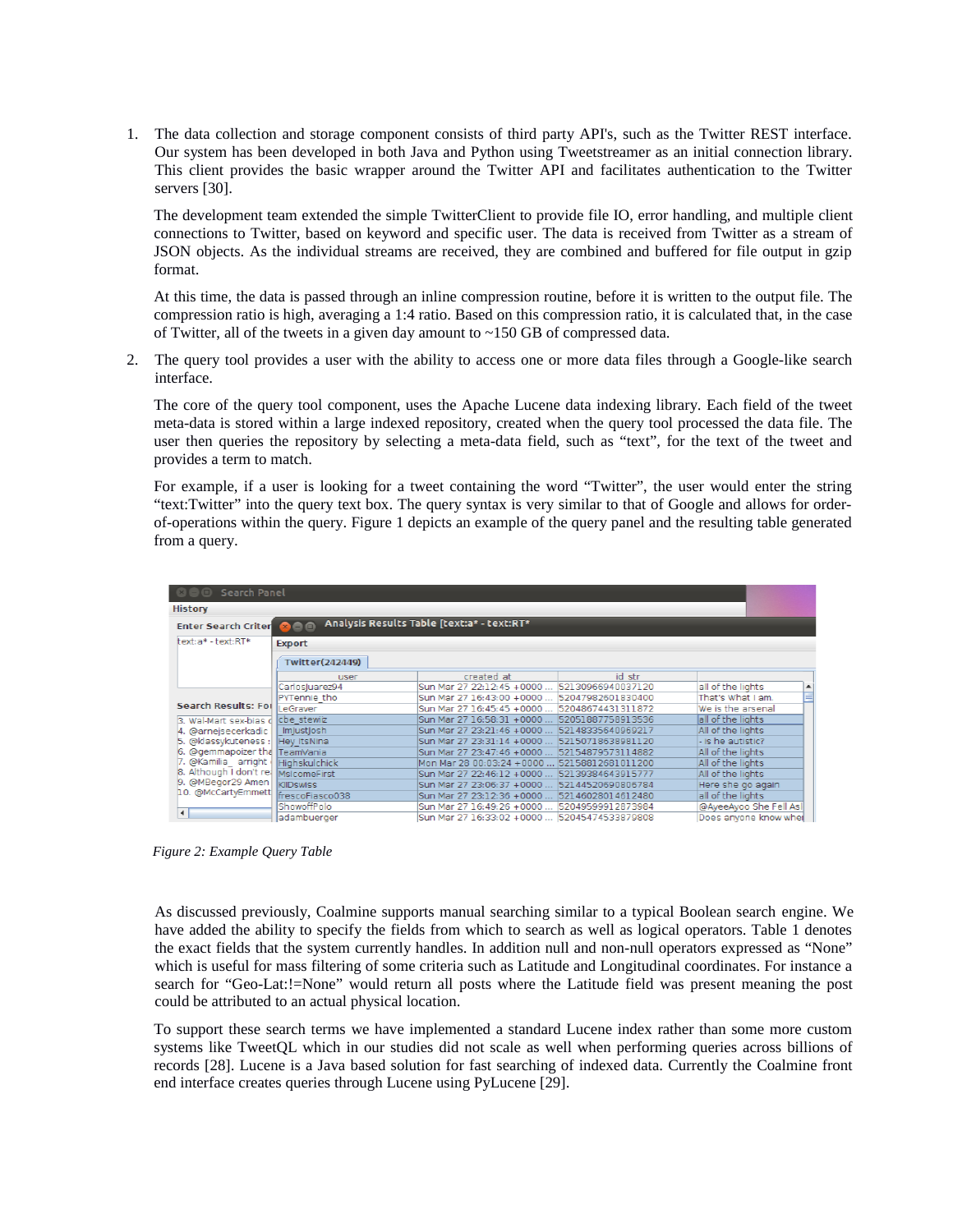| Contributions   | Location        | Followers_count          | Profile image url     |
|-----------------|-----------------|--------------------------|-----------------------|
| Coordinates     | Retweeted Count | Friends count            | Protected             |
| Created at      | Retweeted       | Geo enabled              | Screen name           |
| Hashtags        | Retweet Source  | ID.                      | Show all inline media |
| URLS.           | Text            | Translator enabled       | Statuses count        |
| <b>Mentions</b> | Truncated       | Language                 | Time zone             |
| Favorited       | Contributions   | User name                | Text-URL              |
| Geo-Lat         | Application     | Notifications enabled    | UTC offset            |
| Geo-Long        | Description     | Profile background color | verified_user         |
| In_Reply_To     | Favorites_count | Profile background image | Mobile device enabled |

*Table 1: Coalmine - Initial Search Criteria*

3. The batch processing environment allows for more complex queries and post-processing. The core of this component, is the Apache Hadoop open-source framework [27].

Hadoop allows for the efficient processing of large amounts of data. It provides developers with two key subcomponents. The first being a distributed file system for the organization, storage, and transfer of data associated with data processing. The second is a distributed process execution environment based on the MapReduce method [7].

This environment allows for efficient processing of data over multiple machines that are aligned in a cluster configuration, and it can scale as new machines are added to the cluster. Map reduce allows for data to be chopped into tiny pieces and processed by any machine within the cluster. The results of this can be recombined when the processing is complete. To use the framework, the developer has to implement the processing logic specific to their data-sets. The execution process is handled completely within Hadoop.

On small batches, Hadoop can add considerable overhead, and is not recommended. However, in our work where batches are 10-100 gigabytes in size, the Hadoop execution environment is the only system that we have found that is flexible and efficient at processing such large amounts of data.

4. The final component of the Coalmine system is the live filtering, classification, and alerting functionality. Once a user has made a query, the front end returns the intended results, the results can then be used to form a filter. These filters can be set to run all the time on all incoming data streams. To do so we have created a rudimentary classification system for the incoming data. Since it takes too much time and computational power to filter across multiple posts, our filtering system for now only works on a post by post basis. That is to say, we can setup a filter that will look for all instances of a certain word, but we can not setup a live filter that correlates all instances of a specific tweet across multiple accounts. To do so, would require keeping an enormous amount of state in memory and we leave this for the batch processing component of our system. Currently when our system does find a match using one of our live filters, we report that match using a text based log file in syslog format. It is our plan eventually to produce logs can be read by a standard SIEM (Security Information and Event Manager).

While our work on automated analysis is only in its initial phases we have determined the basic approach for doing so. We first use the NLTK (Natural Language  $ToolKit)$ <sup>[1](#page-3-0)</sup> to define the following objects:

 User Profiles: These contain lists of unigrams, bigrams, and complete messages. Unigrams refer to single uses of meaningful words that a user has posted, similarly bigrams are a combination of two words, while complete messages are just that.

<span id="page-3-0"></span><sup>1</sup> Natural Language ToolKit a Python module for processing linguistic data:<http://www.nltk.org/>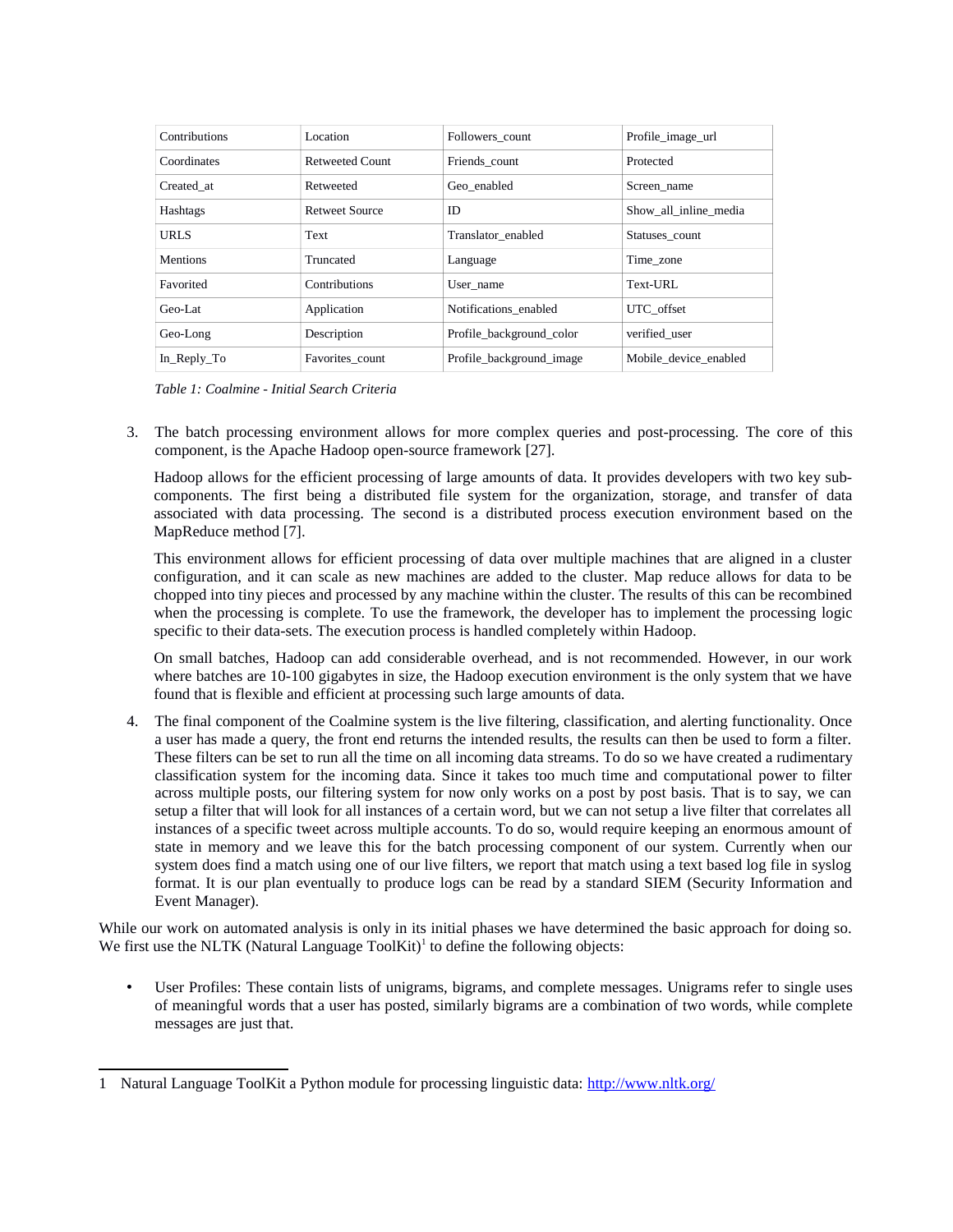- Account Profiles: These contain the complete historical record for an individual user. These profiles consist of only the posts that we have recorded with our tool and as such may not be a complete record of everything an individual user has ever posted.
- Corpus: This consists of all posts that we have ever recorded in our entire data-set.

To make use of this data for automated analysis we typically list all unigrams and bigrams by the frequency at which they occur within a particular account profile. While the exact count of each is useful for determining how often a particular user discusses a topic it is not necessarily all that interesting if we are trying to look for more covert communications.

Using the statistics from an individual users account profile we can start to determine a trend in speech pattern and thus develop a system to look for anomalies in those trends. The same can be accomplished using the complete Corpus as we start to analyze the sentiment of the entire Corpus collected we start to see fluctuations in the usage of specific terms which could eventually lead us to an automated system for analyzing the sentiment of large groups of people.

One of the issues we face as we continue the development of Coalmine is the determination of what's relevant and what's not. Current estimates have stated that SPAM accounts for as much as 50% of all Twitter messages all though that number appears to be receding in recent months [23, 24, 25]. A number of works have been published recently on just this problem. Our current approach utilizes information diversity and user cognition to sort weed out the noise [26]. This method utilizes entropy based calculations which we have already added to the output of Coalmine. These calculations can be used to calculate the diversity of the complete corpus or the posts of an individual user. Our next steps include the addition of entropy distortion minimization algorithms to reduce the number of results. We have a lot of work left to completely integrate this technique, however initial results are promising.

## **3. DATA COLLECTION ISSUES**

Data collection is by far one of the most complicated tasks in our work. We aim to support a number of social media sites eventually, but focused on Twitter at this time. We learned Twitter posed significant problems all on their own, due to both the ever changing methods that they use to distribute and format data, as well as the amount of out of date documentation that does not seem to be maintained by Twitter.

During the course of our work, we have seen the death of Twitter's Fire-Hose API and White-listing Service, the addition of 0Auth, streaming gzip API, paid API access, new fields, and many more [1, 2, 3, 4, 5]. These changes have created a number of issues for our once simple data collection system. In mid 2011, when Twitter switched to it's REST API, it started limiting the number of requests per hour that a single IP/Username combination was able to make, to 350 per hour. This results in approximately 200 tweets per request for a grand total of 70,000 per application. An application is denoted as any tool written and distributed to multiple users, but using the same account credentials. Twitter also imposes a cap of 20,000 tweet responses an hour for any single IP address. This service is known as the Spritzer REST API. This limitation means that based on a current estimated rate of 200,000,000 tweets occurring daily, and the average application+user+IP combination, being able to receive no more then 480,000 tweets daily (20,000 \* 24 hours), normal users can only collect .24% of all tweets. This is a woefully small sample size on which to perform meaningful analysis.

After considerable searching for alternative, free Twitter data sources [19, 20, 21], we eventually developed a system of our own which is now able, using an offset sampling method, to gather nearly all tweets in near real time, without relying on a scrapper. Our development of our own acquisition method was a direct reaction to changes in Twitters terms of service which prevents researchers from redistributing tweet captures [22]. This allows us the benefit of gathering all addition meta-data associated with each tweet, which a typical html scrapper would not provide. We discuss this further in the section on Twitter data structure.

Twitter uses a fairly simplistic method for sampling the stream it gives to users. Twitter says:

"The status id modulo 100 is taken on each public status, that is, from the Firehose. Modulus value 0 is delivered to Spritzer, and values 0-10 are delivered to Gardenhose. Over a significant period, a 1% and a 10% sample of public statuses is approached. This algorithm, in conjunction with the status id assignment algorithm, will tend to produce a random selection." [6]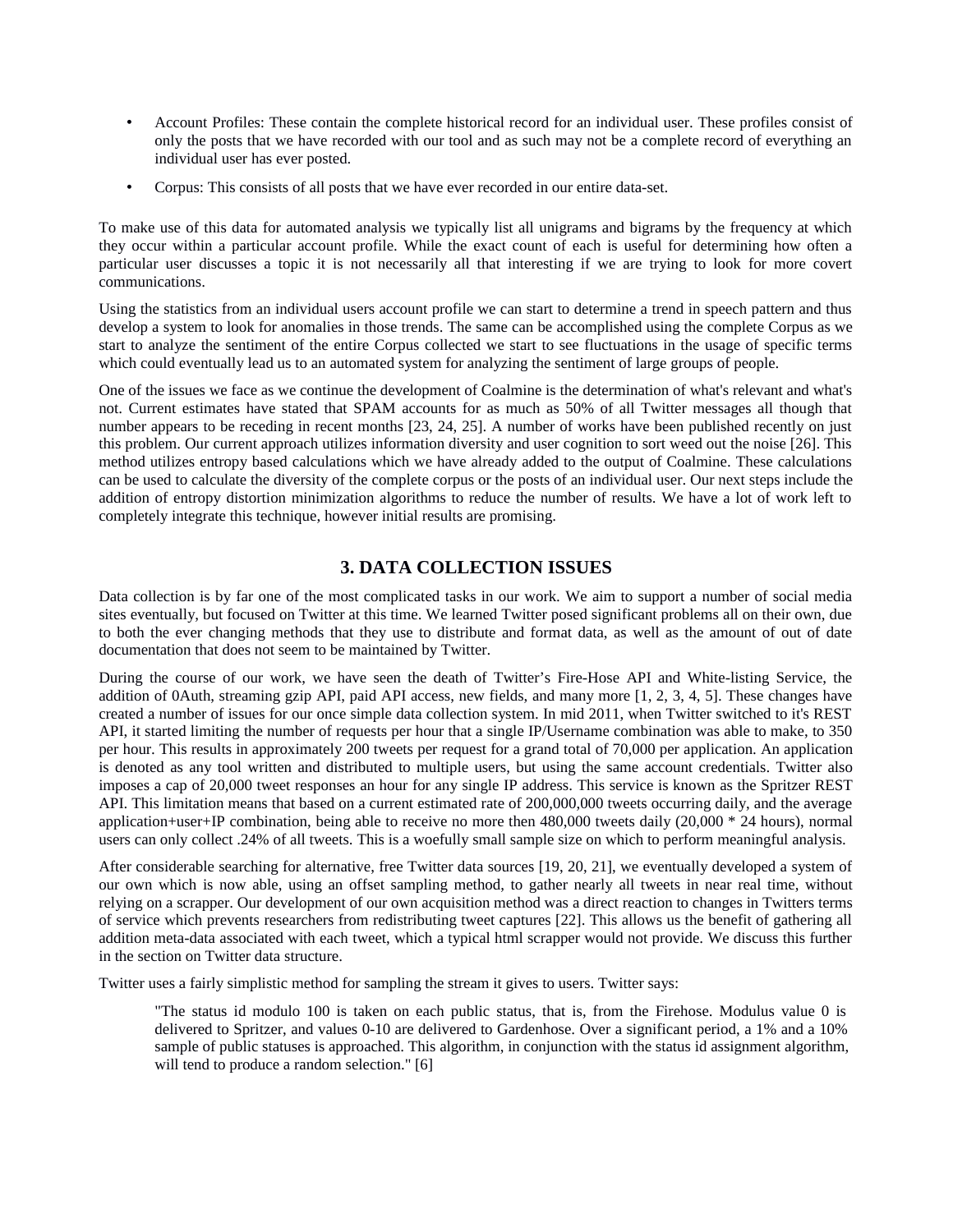What this boils down to, is that for the Spritzer streaming API feed, twitter starts a counter when you connect. The counter starts at 1 and counts to 100 before starting over. The first tweet "1" is sampled and returned to the connecting client. After some basic experimentation we realized that by putting in a simple "sleep 1" command between the start-up of two or more subscriber scripts,we can receive a completely different set of tweets between accounts. To prove this point, we initially set up 5 accounts and manually started our script using each accounts credentials. After running for 24 hours, these 5 subscriber script account combinations collected 16,599,674 unique tweets While it depends greatly on the timing of the startup script and the number of accounts used, the maximum amount of overlapping tweets collected by our scripts has been no greater then 20% This overlap constitutes duplicate tweets that one account may have received that had been previously collected by another account. Since tweets from the streaming API are only available when they are posted we don't need to deal with historical overlap. Running 30 simultaneous subscribing accounts and staggering collection time by 1 second each has reduced the total collection duplication across all accounts after the first two months of collection to be no greater then 12%.

We have since automated our collection system and developed a network architecture using 30 individual IP's in a round robin proxy fashion and a centralized proxy to support the collection of nearly 100% of all tweets. Our assumption of near 100% collection is based on the measured number of non-duplicate tweets versus the sporadically published numbers on number of tweets posted by twitter. Twitter has grown regularly since the first reported numbers in November of 2009 which stated that the site received 27.3 million tweets a day to it's busiest day ever in May, 2 2011 with an estimated 250,000,000 tweets [31, 32, 33, 34]. Our system collects around 260,000,000 unique tweets a day, while by our estimates it is capable of collecting up to 300,000,000. We have also started adding feeds from other services such as Facebook, Youtube, and Linkedin.

## **4. COALMINE: BOTNET C2 DETECTION CASE STUDY**

One of our initial focuses for Coalmine use was the detection of Botnet Command and Control Channels on Twitter. A botnet is a network of infected systems known as "Bots", based on the word "Robots," that are remotely controlled for a malicious individual known as the "Botmaster". Botnets allow attackers to wage war on a much larger scale, which potentially, can be lead from a single system. Typically, they are not employed by the average attacker, but instead by so called nation states, criminal organizations, hacktavists, and those seeking profit [8, 9]. Botnets proliferate for both technical and non-technical reasons. The primary reason is often that, owners of these malicious networks, sell access to them as a service. Like any good businessman, they attempt to attract sales through "beating out the competition" on stats and features. They must therefore grow their networks, by taking over more systems to use as bots.

Another popular reason is perhaps the simplest, revenge. A botmaster will grow their "armies" in order to carry out a vengeful attack. This was proven true during the Low Orbit ION Cannon (LOIC) attacks carried out by the group Anonymous. These occurred during the first quarter of 2010. [10] While that specific incident was non-traditional, in that systems were infected because their owners purposefully downloaded the malicious software, it none-the-less proves the point.

Before we go further, it is prudent to discuss the following common terms, which are used throughout this section.

- *Botnet*: A network of infected machines known as bots, that are controlled by a malicious entity. This network is used to attack victim systems by exploiting a weakness, such as a maximum services connection limit.
- *Bot*: Once known as zombie computers, bots are the infected systems that do a botmasters bidding. Bots are modular programs that can be updated with new commands and payloads to help them carry out orders. The difference between a bot and a typical remote controlled system, is the legitimacy of access. Bots spread through infection, while the infection means may vary, the end result is that the owner of a system has not authorized the control.
- *Botmaster*: Once known as a bothearder, the botmaster is the human or group that controls the activities of a botnet. This individual(s) may not be the one(s) who originally created the malicious software or the botnet itself. These individuals/groups were once motivated by the traditional hacker cultural directive of seeing what can be done. Nowadays, money, power, revenge and politics, are the primary drivers.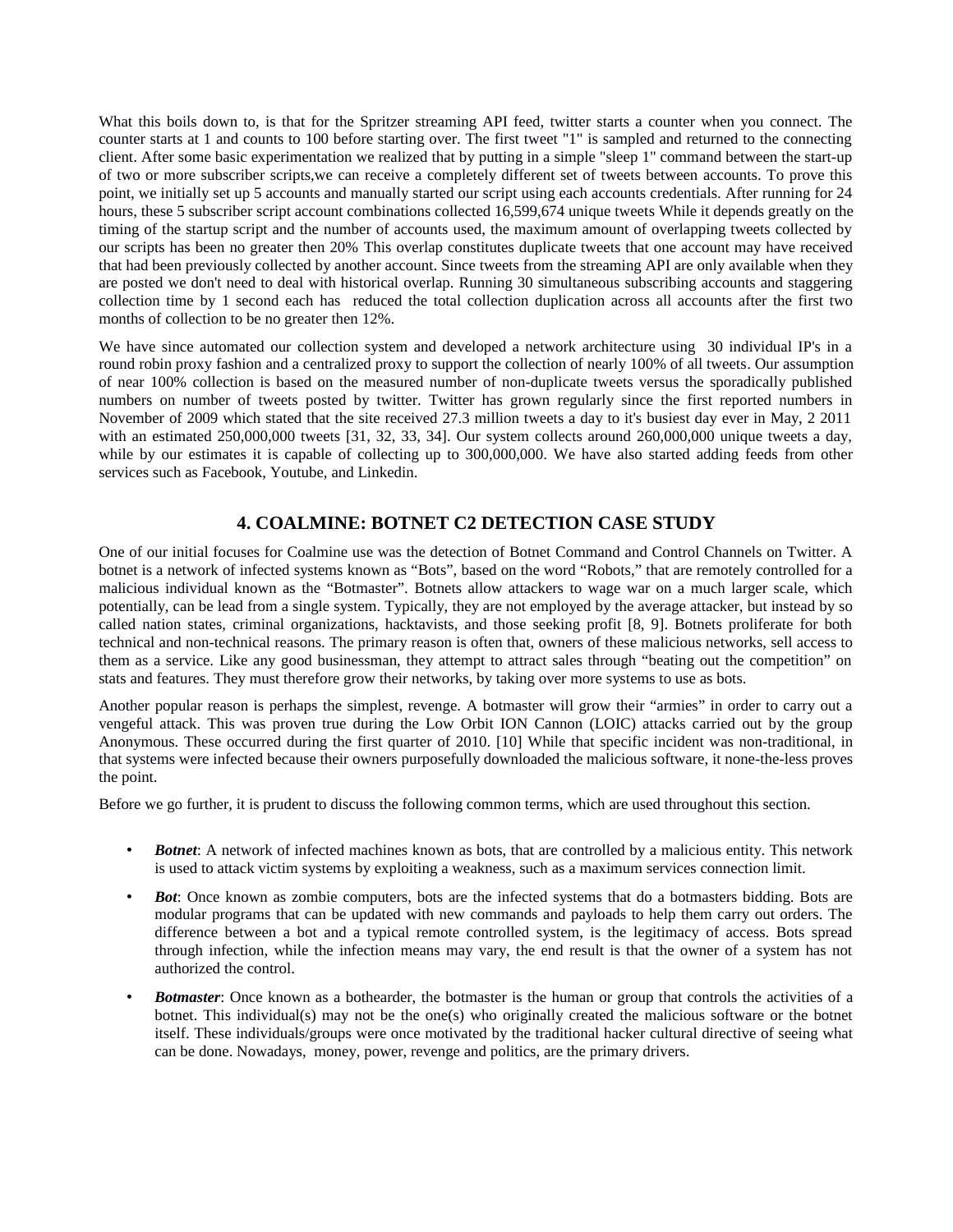*Command and Control Channel:* The command and control channels are the primary systems, sites, and protocols, that allow a botmaster to communicate orders to their army. The channels are typically obscured from normal view through means of obfuscations, encryptions, and a-typical (for the average user) protocols. A botmaster doesn't communicate directly with each node in the army because doing so would be easily traceable.

Like any other network build-out, a botnet has a fairly standard creation procedure consisting of what Zhu, et al., discuss in their work "A Botnet Research Survey" [11] as a four phased approach. While this approach is very basic, it aids in understanding of the process by which a botnet is created.

- 1. *Initial Infection*: The exploitation of a system, that allows for it to become infected by a bot program. This stage results in the basic ability to remote control a victim.
- 2. *Secondary Infection*: This usually consists of the botmaster sending a command that instructs the bot to download a more sophisticated version of its self, a payload of some sort, or even carry out a simplistic initial attack.
- 3. *Malicious Activity*: This is the act that the bot carries out, due to the command and/or payload that was sent. This may be as simple as spreading the infection, or as complex as a distributed computing [5] function.
- 4. *Maintenance and Upgrade*: More often then not, a botmaster will send a command to a bot, that includes instructions for upgrading or regular maintenance reporting.

From the previous statements, we now have a botnet ontology of sorts, whereby in common terms we have defined our actors, assets, access methods, motivations, attacks on, and outcomes, using the typical format as shown in Table 2.

| Actor                         | Asset                       | <b>Access Method</b>             |  |
|-------------------------------|-----------------------------|----------------------------------|--|
| <b>Botmaster</b>              | Bot (Zombie)                | <b>Infection</b>                 |  |
| <b>Motivation</b>             | <b>Outcomes</b>             | Attacks On                       |  |
| Profit, Power, Revenge, Cause | An Army of Malicious Drones | Victim systems/Services/Networks |  |

 *Table 2: Botnet Ontology Overview*

#### **4.1 Coalmine: Botnet Case Study - Detection**

As we discuss later, a distinction can be made as to not only the methods used for botnet detection, but also the data sources that feed these methods. In Bailey's, et al. (A Survey of Botnet Technology and Defenses) this distinction has been made for us [12]. The paper describes data-sources as being limited, depending on sensor location. In this way, the internal enterprise network has more access to data-sources, such as DHCP and DNS resolves, then the carrier network provider would normally allow. While we disagree with Bailey, et al. that one network location is better then another, it is better to think of each location as having unique insight into the problem and the fusion of multiple data sources as being a better solution for traditional detection tools.

Currently the most popular tools on the market for detecting botnets don't actually detect the bots at all. Instead, they focus on their command and control channels. Bailey, et al. defines a number of C2 channel detection methodologies. They make the same points that we had in turn discovered, through our own initial testing. The three major competing detection technologies are available, (1) Bothunter, (2) Botsniffer, and (3) Botminer. They all use the same method of "Detection through Cooperative Behaviors." In their own ways, each of these tools looked for the grouping patterns that occur on these malicious networks, based on either statistical methods or comparative models.

1. Bothunter was funded by the Army Research Office and developed by SRI International. It is a tool which detects bots using Snort as a dialog event generation engine. These events are fed into Bothunters modeling and comparison programs, which look for significant correlations between real events and recorded malicious events [13].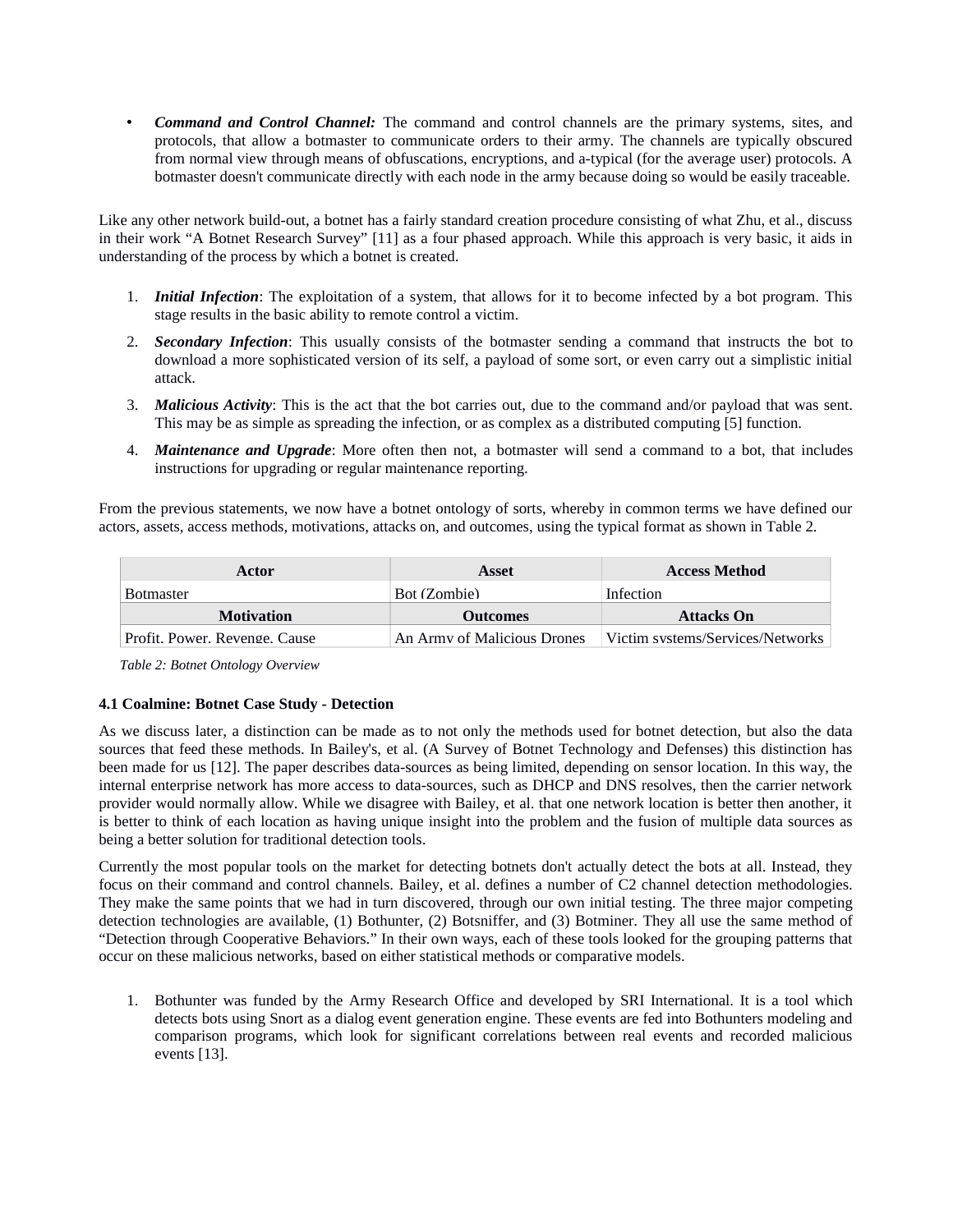- 2. Botsniffer attempts to detect botnets using network temporal-spacial detection and passing the output though a series of statistical algorithms that look for grouping behavior [14].
- 3. Botminer is really an add-on for Botsniffer that allow cross-correlation to be done on the data by breaking it into cluster series. This is very useful for finding channels if you know what an existing one looks like, but can generate a high number of false positives if you do not [15].

#### **4.2 Coalmine: Botnet Case Study – Approach**

Like most security mechanisms on the market today, current botnet detection methods rely on detection on a local scale. However, as a global Internet community, security professionals must also develop tools that protect the environment as a whole, not just their own small corners. Following this idea, we have focused on Social Networking sites as a C2 Channel data source. Truly, data sources such as Twitter provide a global environment for these malicious networks to communicate and for us to test our tool. The detection/shutdown of these Botnet communications on such networks would, potentially impact many millions of people. Given the scoped initial timeline of our work, we have focused our first attempts on using Coalmine in a way that would detect these C2 channels on Twitter without any modification to our underling code.

Recent trends have shown that Twitter has actually been used as a botnet communication system [16, 17]. Previous works have hypothesized that while careful analysis of individual tweets and Twitter accounts can be done on a small scale, to detect such C2 Channels, it should be possible to potentially automate the process. The approach we used actively gathered social network feeds from Twitter and parsed them, for the tell-tale signs of botnet communications.

#### **4.3 Coalmine: Botnet Case Study – Preliminary Results**

The following, Table 3, depicts data that was collected for a 12 hour period on March  $20<sup>th</sup>$  using the keyword "shutdown." The column for message entropy was calculated by Coalmine on just the contents of the message field using a standard Shannon's Entropy formula. Table 4 shows control messages from a few accounts taken at similar times on the same day. We can verify within reasonable certainty that the messages in Table 3 do not contain botnet C2 traffic because we know the owners of the accounts.

When you compare the entropy values from tables 3 and 4, it is readily obvious that not enough variation occurs between the controls and the potential botnet commands to be considered definitive. More normalization of the messages needs to occur and the entropy scale of 0-8 may need to be tuned to provide more significant differences.

| Date / Time                    | UID               | Text                           | Message<br>Entropy | Source                              |
|--------------------------------|-------------------|--------------------------------|--------------------|-------------------------------------|
| Sun Mar 20 15:27:02 +0000 2011 | 49492150668365824 | Shutdown -r now                | 3.3735572622751855 | http://twitter.com/Ebastos          |
| Sun Mar 20 01:25:20 +0000 2011 | 49280326475853825 | # shutdown -h now              | 3.3371753411230776 | http://twitter.com/ohdediku         |
| Sun Mar 20 21:40:53 +0000 2011 | 49586229964062720 | ~\$ sudo shutdown<br>-h now    | 3.4472624994412104 | http://twitter.com/souzabru<br>no   |
| Sun Mar 20 19:38:41 +0000 2011 | 49555476769280000 | Text: sudo<br>shutdown -h now  | 3.2464393446710154 | http://twitter.com/stormybl<br>ack  |
| Sun Mar 20 18:51:51 +0000 2011 | 49543693820116992 | shutdown -now                  | 3.238901256602631  | http://twitter.com/godzilla2<br>k9  |
| Sun Mar 20 18:52:30 +0000 2011 | 49543856840126464 | shutdown -h<br>$now$ $\vdots$  | 3.576617644908667  | http://twitter.com/ph3nage<br>n     |
| Sun Mar 20 22:37:54 +0000 2011 | 49600582113177600 | shutdown -H now.               | 3.5                | http://twitter.com/willybist<br>uer |
| Sun Mar 20 22:24:08 +0000 2011 | 49597117039251457 | elmenda: su<br>shutdown -h now | 3.763965742824081  | http://twitter.com/NeoVasil         |

 *Table 3: Coalmine: Botnet Case Study - First Set Query Results*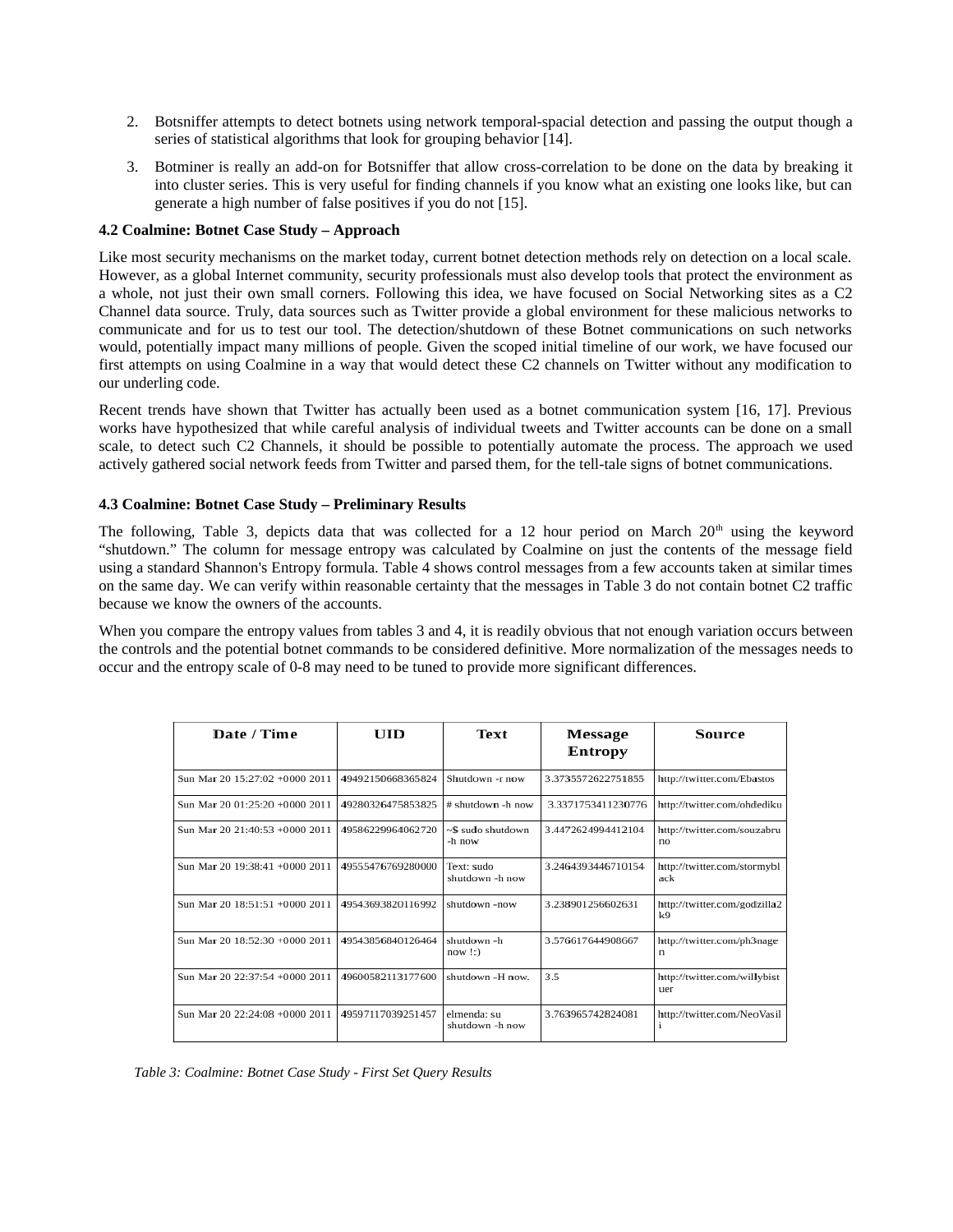| Date / Time                    | UID               | Text                                 | Message<br>Entropy | Source                           |
|--------------------------------|-------------------|--------------------------------------|--------------------|----------------------------------|
| Sun Mar 20 22:23:50 +0000 2011 | 49600582113177871 | Going to be another<br>late night    | 3.60341234326      | http://twitter.com/<br>(removed) |
| Sun Mar 20 22:33:12 +0000 2011 | 49600582113180800 | dslr cam lens<br>cleaning            | 3.52205520887      | http://twitter.com/<br>(removed) |
| Sun Mar 20 22:40:20 +0000 2011 | 49600582113201100 | Have to get this<br>report done soon | 3.6427741507       | http://twitter.com/<br>(removed) |
| Sun Mar 20 22:41:01 +0000 2011 | 49600582113271260 | $@$ inlin I hear that                | 3.47135448701      | http://twitter.com/<br>(removed) |



# **5. COALMINE: SPAM RESULTS BASED ON BOTNET STUDY**

When performing our Botnet C2 Channel discovery case study, we noticed a high volume of identical Tweets from different accounts. These messages were not re-tweets. They were individual posts from what we believed to be unique users. Figure 5 shows one such instance as we looked for the term "Shutdown."

We can assume that these messages with the exact same wording all occurring within a few hours are not a coincidence. Upon manual inspection of the webpages for each of these Twitter accounts, it became readily obvious that these were indeed SPAM related messages. In fact the exact messages that we found were what we believe to be filler messages used to fool some of the anti-SPAM techniques that Twitter uses. Manual inspection showed that all messages within these 9 accounts share the following:

- All messages are similar between accounts, though the order they were posted in varied
- Posts appear to occur about once every minute
- Account Photos all look like professional photographs. Further inspection using Google's image comparison showed that they were from stock photo sites.
- Each account had a largely disproportionate number of followers and following for each account.
- The wording of each tweet consisted of very choppy English.
- Accounts either had no locations associated with them or were set to European and South American countries, where English was not the primary language.
- Finally all of the accounts had one or more tweets with links to [http://pyq.me](http://pyq.me/) which redirected to an IPAD related phishing sub-page called ipad2a.

| $x \oplus \oplus$    | Analysis Results Table [text:shutdown |                                   |                                                              |
|----------------------|---------------------------------------|-----------------------------------|--------------------------------------------------------------|
| Export               |                                       |                                   |                                                              |
| Twitter(1209)        |                                       |                                   |                                                              |
| user                 | created at                            | id str                            | text                                                         |
| sdutabuana           | Sun Mar 20 2                          | 49618205806821377                 | kembali ke rutinitas, ngopi, YM, twitter, ngaskus, YM, twi ▲ |
| wut ip               | Sun Mar 20 1                          | 49532761995882496                 | Shutdown Xbox360 at 03:08:34                                 |
| kyabetsu jp          |                                       | Sun Mar 20 1 49495726455140352    | Shutdown Xbox360 at 00:41:11                                 |
| DJ Eacyridor         | Sun Mar 20 0                          | 40204467446822152                 | lust left recreation camberwell literally #shutdown          |
| RobertKenlev745      |                                       | Sun Mar 20 2 49597530635370496    | want to turn my phone off, shutdown my laptop and cl         |
| lillFilmer6744       | Sun Mar 20 2                          | 49597965328855040                 | want to turn my phone off, shutdown my laptop and c          |
| ArdellDederich7      | Sun Mar 20 2                          | 49600019891879936                 | want to turn my phone off, shutdown my laptop and c          |
| DelmarThorstenY      |                                       | Sun Mar 20 2 49606482232229889    | want to turn my phone off, shutdown my laptop and c          |
| SueannKotrvsUSY      |                                       | Sun Mar 20 1 4951 1139800915968   | want to turn my phone off, shutdown my laptop and c          |
| WilfredHommerdi      |                                       | Sun Mar 20 1 4951 3631 4985021 44 | want to turn my phone off, shutdown my laptop and c          |
| SalvadorRifeMWD      |                                       | Sun Mar 20 1 49500801428750336    | want to turn my phone off, shutdown my laptop and c          |
| LuannaZabel6159      |                                       | Mon Mar 21 0 49666620674682880    | want to turn my phone off, shutdown my laptop and cl         |
| LuannaZabel6159      |                                       | Mon Mar 21 0 49666620674682880    | want to turn my phone off, shutdown my laptop and cl         |
| <b>MacDennyZMHY</b>  |                                       | Sun Mar 20 1 49541178764427264    | want to turn my phone off, shutdown my laptop and cl         |
| tsunami wars         | Sun Mar 20 1                          | 49500453062451200                 | Announcer: An Automatic shutdown war has been trigge.        |
| albert6018           | Mon Mar 21.0                          | 49658637702008832                 | http://www.mwdb2o.com/mwdb2o/pages/shutdown/index            |
| $\blacktriangleleft$ |                                       |                                   |                                                              |

*Figure 5: Coalmine: SPAM Case Study - Sample Search Results for Term "Shutdown"*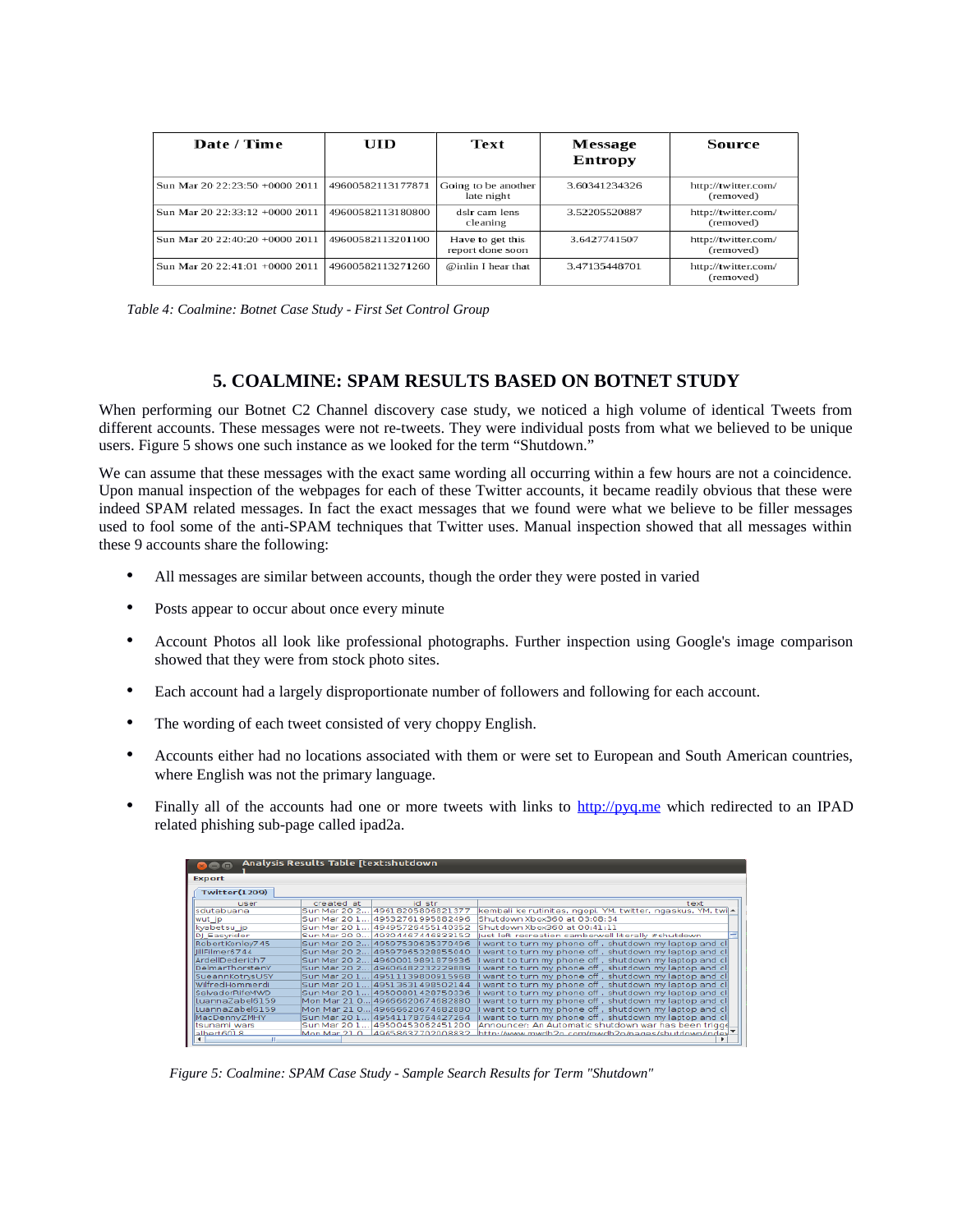#### **6. CONCLUSION**

In this paper, we present Coalmine a social network data-mining system. We described the overall architecture of Coalmine including the capture, storage and search components. Coalmine has shown to be a promising security tool for Social Network data-mining. It currently provides a means for large scale collection of Twitter data, in a manageable format, as well as a framework for analyzing this data. Our next major steps will incorporate a number of techniques to better analyze the connectivity of users and the interaction of opinion leaders with the masses. In addition, we will continue our develop of a method that will incorporate some of the interesting things that we learned from our discovery of SPAM channels, such as the large disproportions of followers and following, into a sophisticated map reducing algorithm.

## **7. CITATIONS**

- [1] Christina Warren, "Measureing Social Media: Who Has Access to the Firehose?," Machable.com, March 13 2011, http://mashable.com/2011/03/13/sxsw-smaroi/
- [2] Mike Melanson, "Twitter Kills the API Whitelist: What it Means for Developers and Innovation," February 11 2011, http://www.readwriteweb.com/archives/twitter\_kills\_the\_api\_whitelist\_what\_it\_means\_for.php
- [3] Joab Jackson, "Twitter Now Using Oauth authentication for Third Party Apps," Computer World UK, September 1, 2010, http://www.computerworlduk.com/news/security/3237659/twitter-now-using-oauthauthentication-for-third-party-apps/
- [4] Arne Roomann-Kurrik, "Announcing gzip Compression for Streaming API's," Twitter Developers Feed, Jan 20 2012, https://dev.twitter.com/blog/announcing-gzip-compression-streaming-apis
- [5] Ryan Sarver, "Twitter + Gnip Partnership," Twitter API Announcments, Nov 17 2011, http://groups.google.com/group/twitter-api-announce/browse\_thread/thread/e0a2006b0698f880?pli=1
- [6] Twitter, "Streaming API Concepts: Sampling," Twitter.com, Dec 2012, https://dev.twitter.com/docs/streamingapi/concepts#sampling
- [7] Jeffrey Dean and Sanjay Ghemawat. 2004. MapReduce: simplified data processing on large clusters. In *Proceedings of the 6th conference on Symposium on Opearting Systems Design \& Implementation - Volume 6* (OSDI'04), Vol. 6. USENIX Association, Berkeley, CA, USA, 10-10.
- [8] B. Saha and A, Gairola, "Botnet: An overview," CERT-In White PaperCIWP-2005-05, 2005.
- [9] M. Rajab, J. Zarfoss, F. Monrose, and A. Terzis, "A multifaceted approach to understanding the botnet phenomenon," in Proc. 6th ACM SIGCOMM Conference on Internet Measurement (IMC'06), 2006, pp. 41–52.
- [10] A. Pras, A. Sperotto, et. al., "Attacks by Anonymous WikiLeaks Proponents not Anonymous," Design and Analysis of Communication Systems Group (DACS) CTIT Technical Report, 2010, pp. 1-10
- [11] Zhaosheng Zhu, Guohan Lu, Yan Chen, Z.J. Fu, P. Roberts, and Keesook Han. "Botnet Research Survey," pages 967–972, 28 2008-Aug. 1 2008.
- [12] M. Bailey, E. Cooke, et al. "A Survey of Botnet Technology and Defenses," Cyber Applications & Technology Conference for Homeland Security, Conference Proceedings, IEEE, 2009
- [13] G. Gu, P. Porras, V. Yegneswaran, M. Frog, W. Lee. "BotHunter: Detecting malware infection through idsdriven dialog correlation". In Proceedings of the 16th USENIX Security Symposium (Security'07), Boston, MA, August 2007.
- [14] G. Gu, J. Zhang, and W. Lee. "BotSniffer: Detecting botnet command and control channels in network traffic," Proceedings, 15th Annual Network & Distributed System Security Symposium (NDSS'08), San Diego, CA, 2008.
- [15] G. Gu, R. Perdisci, junjie Zhang, and W. Lee. "BotMiner: Clustering analysis of network traffic for protocol and structure-independent botnet detection," Proceedings, 17th USENIX Security Symposium (Security'08), San Jose, CA, 2008.